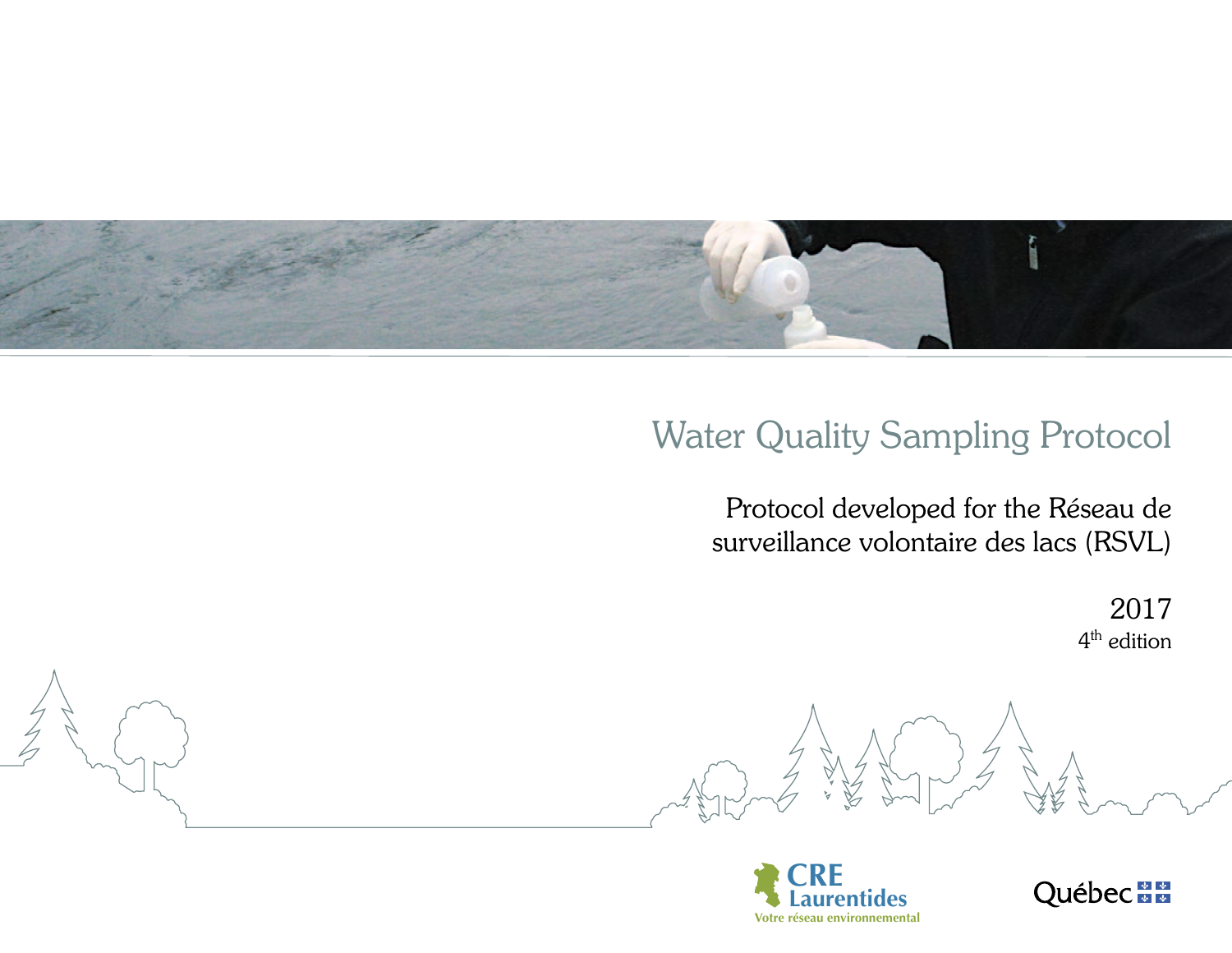Legal Deposit – Bibliothèque et Archives nationales du Québec, 2017 © Gouvernement du Québec, 2017

ISBN 978-2-550-83588-2 (print version, 4th edition, 2017) ISBN 978-2-550-83587-5 (PDF, 4th édition, 2017)

ISBN 978-2-550-55699-2 (print version, 1st edition, 2009) ISBN 978-2-550-55698-5 (PDF, 1st edition, 2009)

Reference : Ministère de l'Environnement et de la Lutte contre les changements climatiques (MELCC) and Conseil régional de l'environnement des Laurentides (CRE Laurentides), 2017. Water Quality Sampling Protocol, 4<sup>th</sup> edition, Québec, MELCC and CRE Laurentides, ISBN 978-2-550-83587-5 (PDF), 9 p.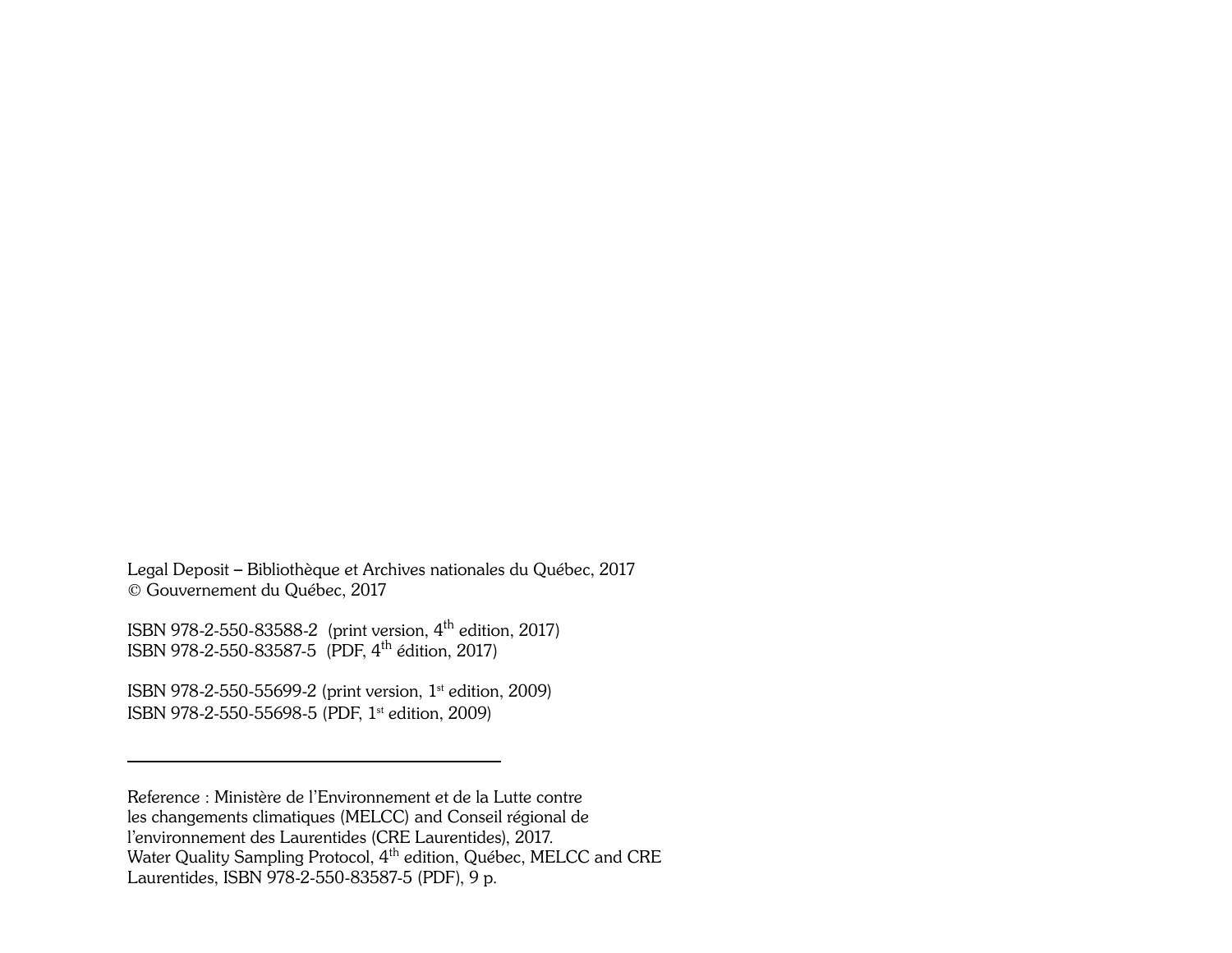### Introduction

The present protocol is for lake associations and organizations wishing to carry out water sampling within the Réseau de surveillance volontaire des lacs (RSVL) to document lake water quality regarding eutrophication.

In order to obtain results that are representative of lake water quality, it is important that the sampling be done in a rigorous and methodical manner. This protocol presents the steps to follow and the practical work required to properly carry out water sampling.

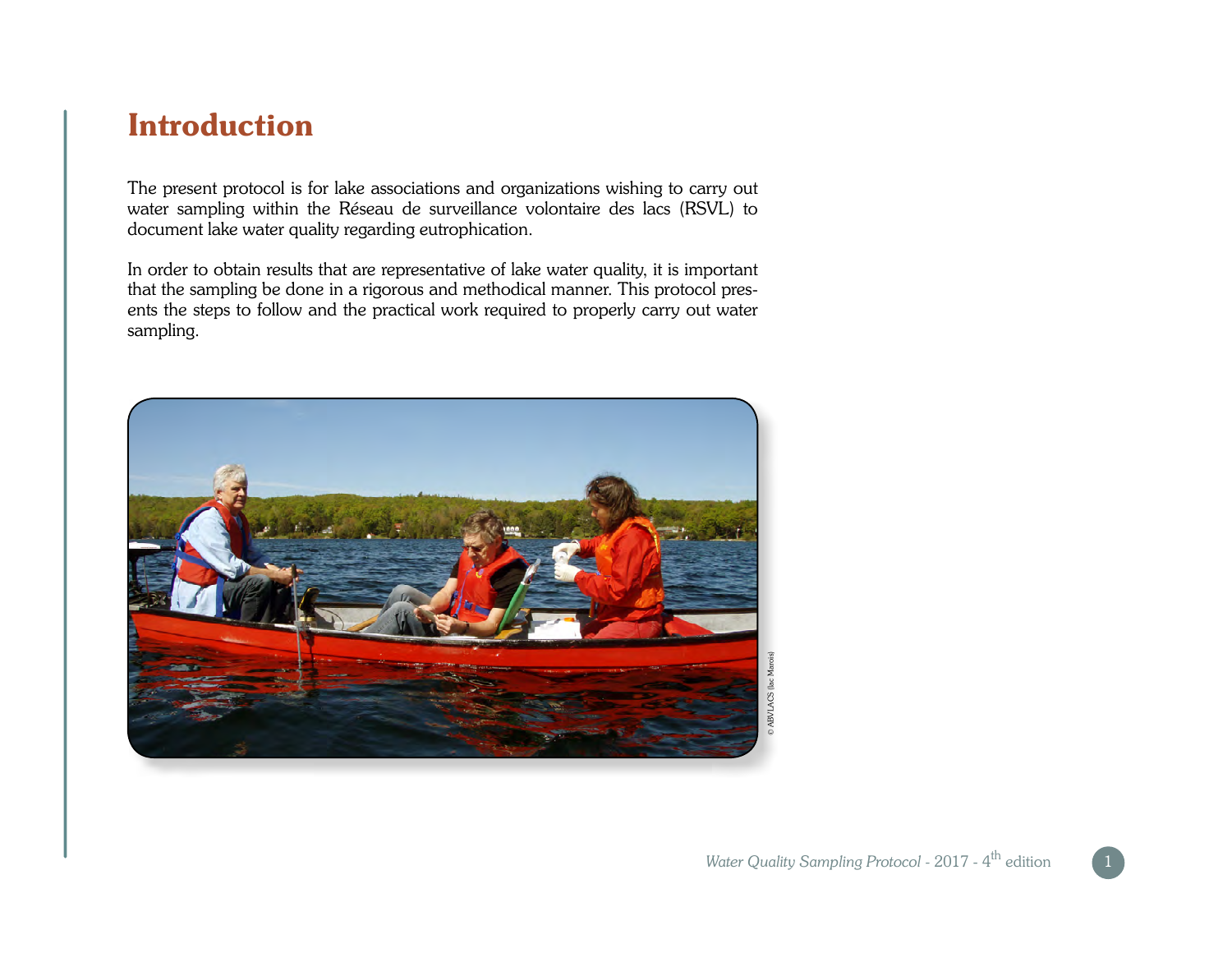## Parameters analyzed

The three parameters analyzed in the RSVL are:

- Total phosphorus (TP), by nature the scarcest nutrient in lakes. TP is present in small amounts relative to the demand of algae and aquatic plants for growth. There is a direct relationship between phosphorus concentration, lake productivity, and trophic level. Eutrophic lakes generally have a high phosphorus concentration;
- Chlorophyll a (Chl a), a green pigment found in plants and algae. This parameter is thus an indicator of the biomass (quantity) of suspended microscopic algae in a lake water. Chlorophyll a concentration increases in relation to nutrient concentrations, especially phosphorus. There is therefore a relationship between chlorophyll a and the trophic level of a lake. Eutrophic lakes are often subject to a significant production of algae;
- Dissolved organic carbon (DOC), a general indicator of the amount of organic material dissolved in water as a result of the decomposition of plant or animal material. DOC concentration is used to evaluate the presence of humic substances causing the yellow or brownish colour of lake water. These humic substances are common in wetlands such as bogs, swamps and marshes. Water transparency, and hence Secchi disk readings, decrease with an increase in dissolved organic carbon concentration.

Information obtained from these three parameters is completed by regular measuring of water transparency. Transparency diminishes with the increase in the quantity of algae in lake water. There is thus a relationship between water transparency of a lake and its trophic state. Eutrophic lakes are generally characterized by low water transparency. For further information on this parameter, and on how to measure it, consult the *Protocole de mesure de la transparence de l'eau* in the *Trousse des lacs of the Bleu Laurentides* program at the following address: [www.environnement.gouv.](http://www.environnement.gouv.qc.ca/eau/rsv-lacs/transparence.pdf) [qc.ca/eau/rsv-lacs/transparence.pdf.](http://www.environnement.gouv.qc.ca/eau/rsv-lacs/transparence.pdf)

#### PLEASE NOTE

The chemical form of phosphorus to be considered in order to be able to draw conclusions about the health of a lake is total phosphorus (TP). The laboratory analytical method must allow for the detection of its presence at trace levels.

The analytical methods used by the *Centre d'expertise en analyse environnementale du Québec (CEAEQ)* for the RSVL can be found at the following address: [www.ceaeq.gouv.](http://www.ceaeq.gouv.qc.ca/methodes/chimie_inorg.htm) [qc.ca/methodes/chimie\\_inorg.htm](http://www.ceaeq.gouv.qc.ca/methodes/chimie_inorg.htm)



Here are the bottles contained in your sampling kit. The large white bottle «Contrôlée» is used for sampling water. The brown bottle is used for the analysis of Chl a, whereas the two other small bottles are used to measure DOC and TP, respectively.

2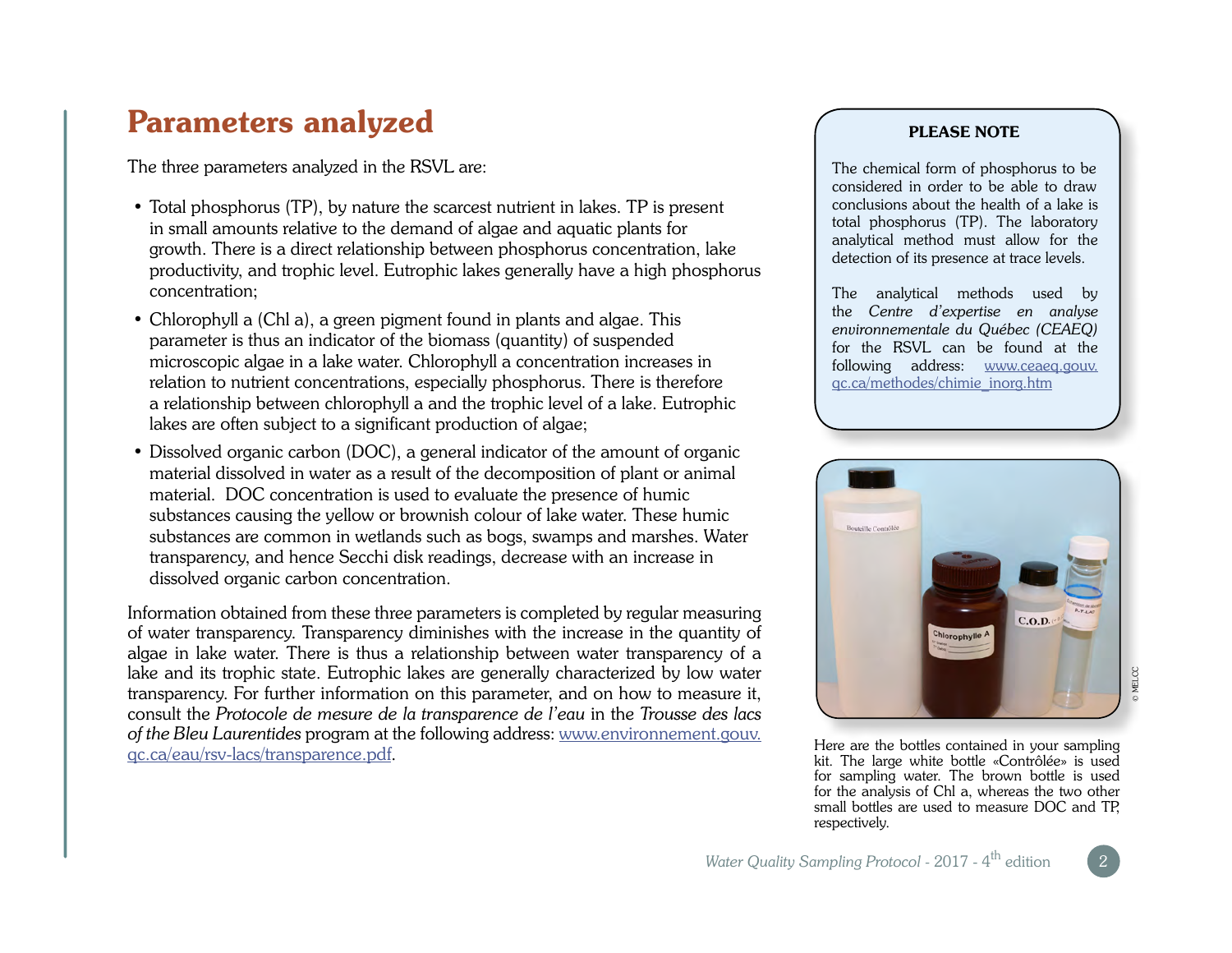# Location of the station

The sampling station's location designates the area in the lake where water samples should always be taken. During the first year of lake monitoring under the RSVL, this location is determined according to the following conditions:



Map example

- If the bathymetric map for your lake is available, it was provided to you and indicates the location of the sampling station, which is generally in the deepest zone of the lake (deep hole);
- f there is no bathymetric map available for your lake at the Ministère, it was not possible to locate the sampling station beforehand. However, if you have a bathymetric map, you will be able to use it to locate the station in the deepest zone yourself;

#### IMPORTANT! If you are the one who must determine the location of the sampling station during the first monitoring year, do so on the RELAIS platform. Consult the section "Déplacer une station" (moving a station) in the user guide at the following address: [http://www.environnement.gouv.](http://www.environnement.gouv.qc.ca/eau/rsvl/relais/guide-utilisateur.pdf) gc.ca/eau/rsvl/relais/guide-utilisateur.pdf.

• If you do not have a bathymetric map, but you know where the deepest zone of the lake is, locate your sampling station and mark it in your lake's space on the RELAIS platform;

© CRE Laurentides

- Finally, if you do not know where the deepest zone of the lake is, please locate the station in the centre of the lake and mark it in your lake's space on the RELAIS platform;
- It may be that for reasons known to you or due to particular conditions of the lake, that the station is not located in the deepest zone. The location of the station should be determined after discussion with a member of the RSVL.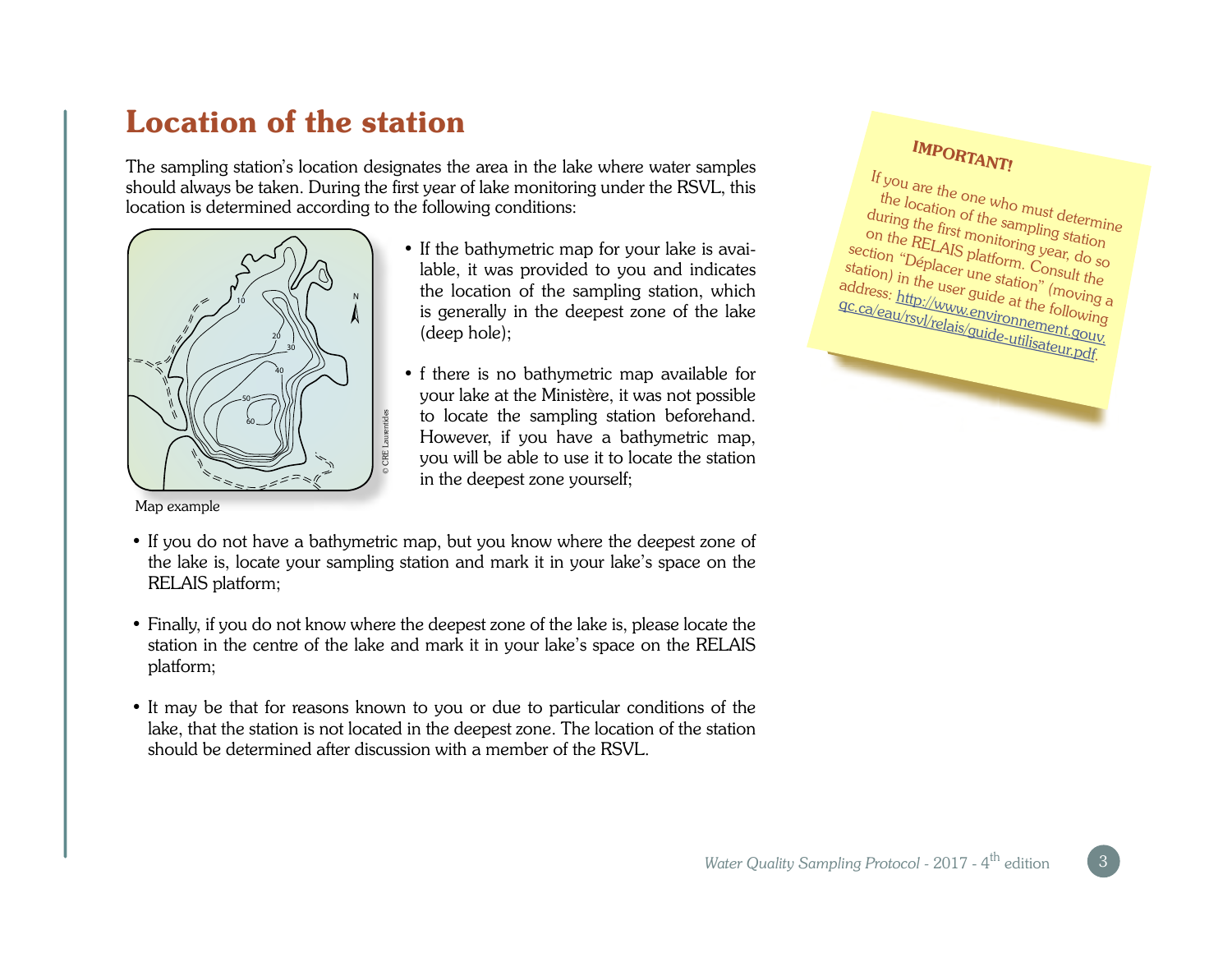# Sampling Frequency

The RSVL currently proposes a monitoring program involving three water samplings to be carried out in June, July, and August. Every year, the RSVL sets the sampling dates. It is important to respect these dates, as they have been established in accordance with the laboratory's schedule, the courier services, and statutory holidays.

To accurately estimate average concentrations of total phosphorus, chlorophyll a and dissolved organic carbon, the RSVL strongly recommends taking water samples for two or three consecutive years. For more information on the water quality monitoring program, please consult the Ministère's website at the following address: <http://www.environnement.gouv.qc.ca/eau/rsvl/index-en.htm#what->

## Equipment needed

This is the equipment you will need for water sampling:

- A boat that can be anchored over the deep zone of your lake
- A home-made bottle holder
- A small polystyrene foam cooler containing:
	- º One 500-ml sampling bottle labelled "bouteille contrôlée";
	- º One glass bottle with a 50 ml fill line (for the determination of trace level total phosphorus);
	- º One 125-ml white plastic bottle with acid (for the determination of dissolved organic carbon);
	- º One 250-ml brown plastic bottle (for the determination of chlorophyll a);
	- º One pair of gloves;
	- º Two ice packs.

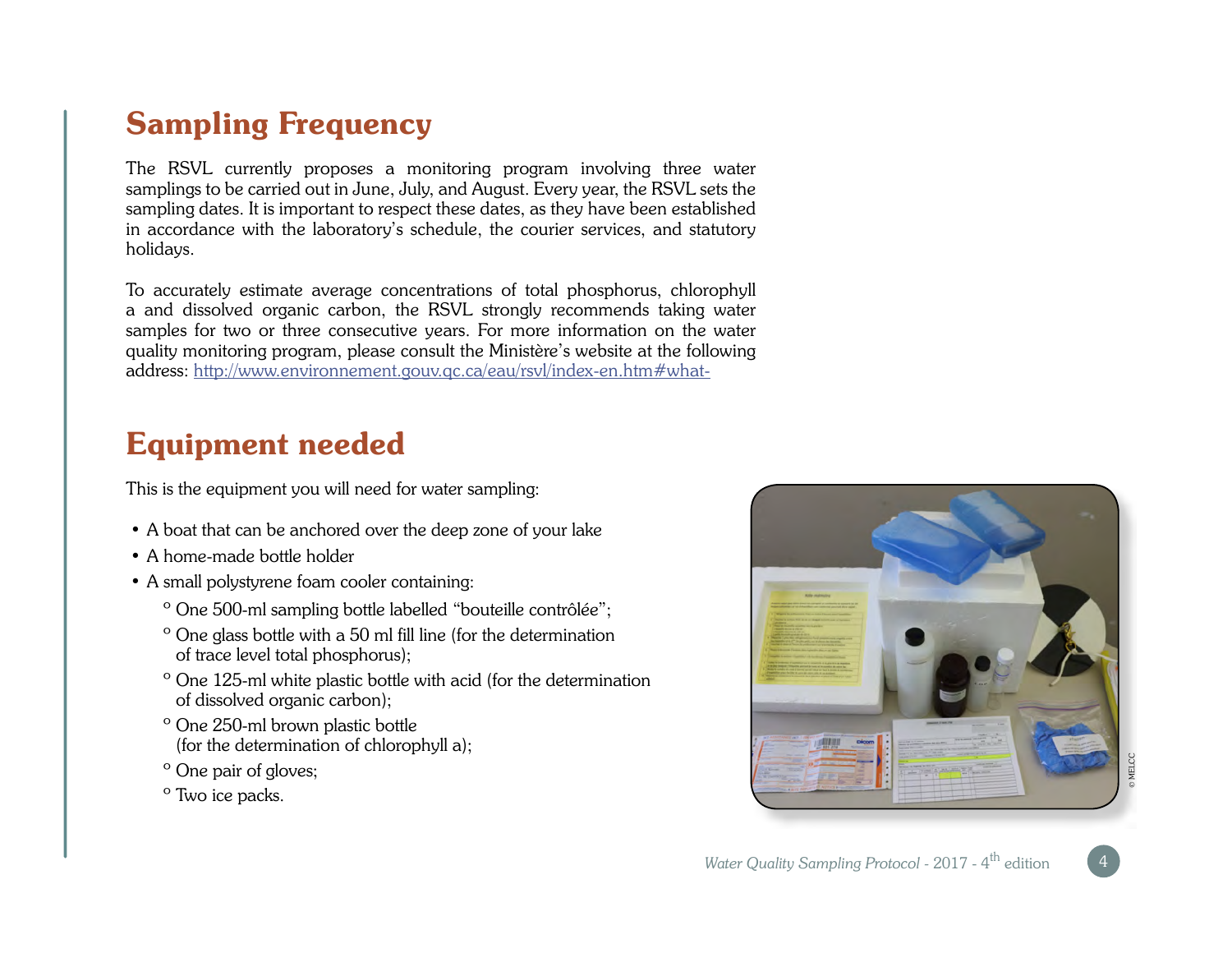### Sampling procedure Step 1 – At home

- We ask that you respect the sampling dates that we have determined. Also, note that water sample shipments must not be made Thursday, Friday, Saturday, or Sunday.
- A few days before the first water sampling, make sure that your area is served by the Dicom courier service. You can reach them at this number: 1 888-761-2345.

If Dicom does not serve your area, you will have to make arrangements to drop your cooler off at a business, post office or other location served by the carrier. In that case, it is very important to verify with the people to whom you give your cooler that the carrier will pick up your package the same day.

- The day before your sampling date, freeze your ice packs.
- The day before or on the morning of your sampling (before 8:30 a.m.), contact the Dicom courier service at 1 888-761-2345 to request pick-up of your cooler at the address that you verified beforehand.

Note that, for practical reasons, you may also choose to bring your water samples "into town" to ship them from your permanent residence or your workplace. The important thing is to make sure that the time between taking the sample and its delivery to the lab does not exceed 48 hours.

• Using a permanent marker, write your RSVL number on each of your bottles. The number is given to you when you join the RSVL.



#### PLEASE NOTE

We recommend that you always make a note of the number found under the bar code of the DICOM shipping label. This number facilitates finding a lost package, and allows you to track your package delivery online at the following address: [https://www.dicom.](https://www.dicom.com/en/express/home) [com/en/express/home](https://www.dicom.com/en/express/home)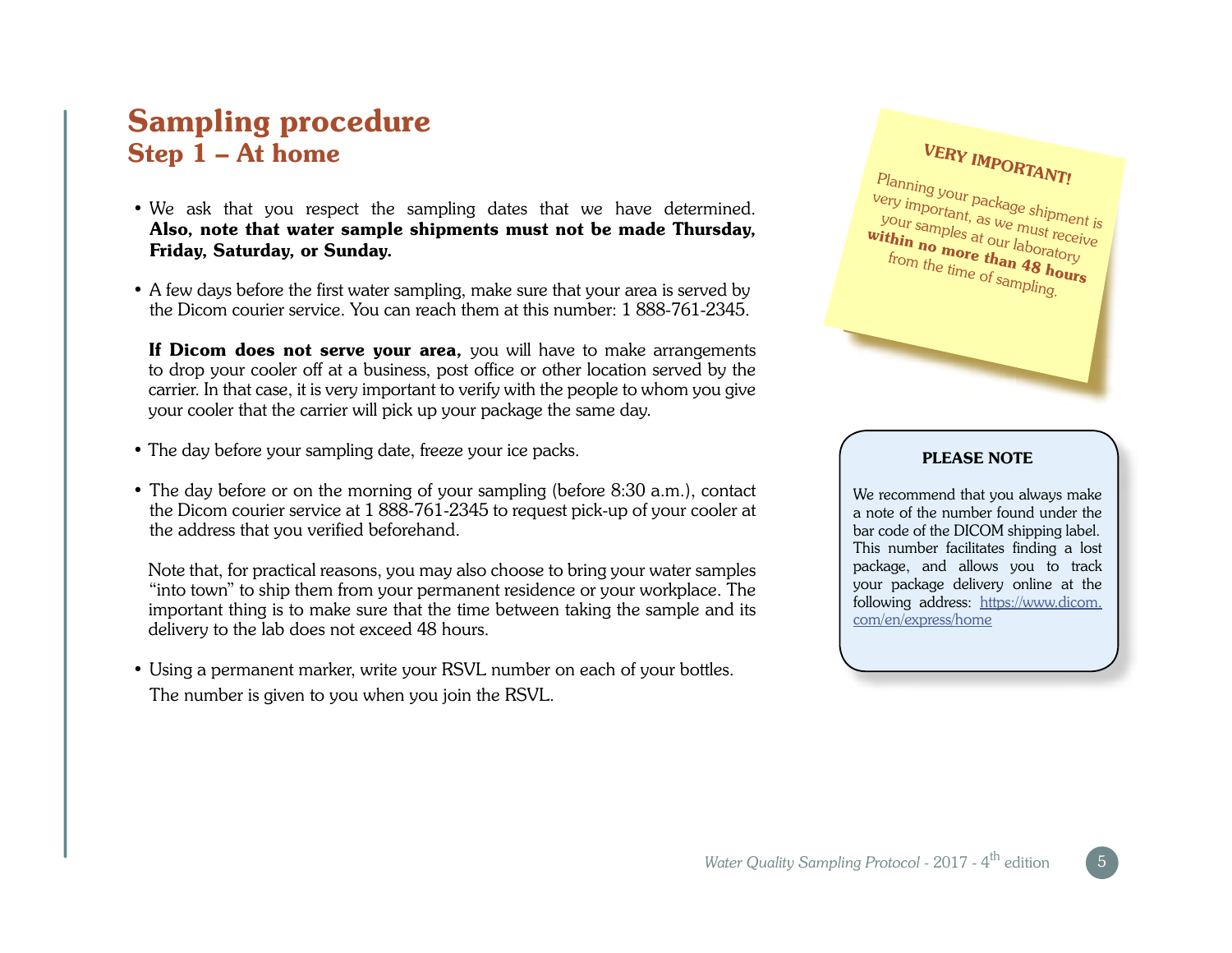### Step 2 – In the boat

- Using rubber bands, attach your 500-ml bottle to your bottle holder (e.g., a small holder with an eyelet). This bottle will be used to fill the other three bottles. It must only be used for one given station.
- At the last minute, remove the cap, being very careful not to touch the inside or the neck of the bottle.
- Lower the bottle into the water at a steady rate so that there is one metre between the neck of the bottle and the water surface (use a coloured mark placed on the rope or stick) and pull it up. Ideally, you should see bubbles during the entire maneuver up to the time you remove the bottle from the water.
- Empty the bottle into the lake. This step makes it possible to rinse the container with water from the lake and lets you practice the sampling maneuver. Repeat as needed.









6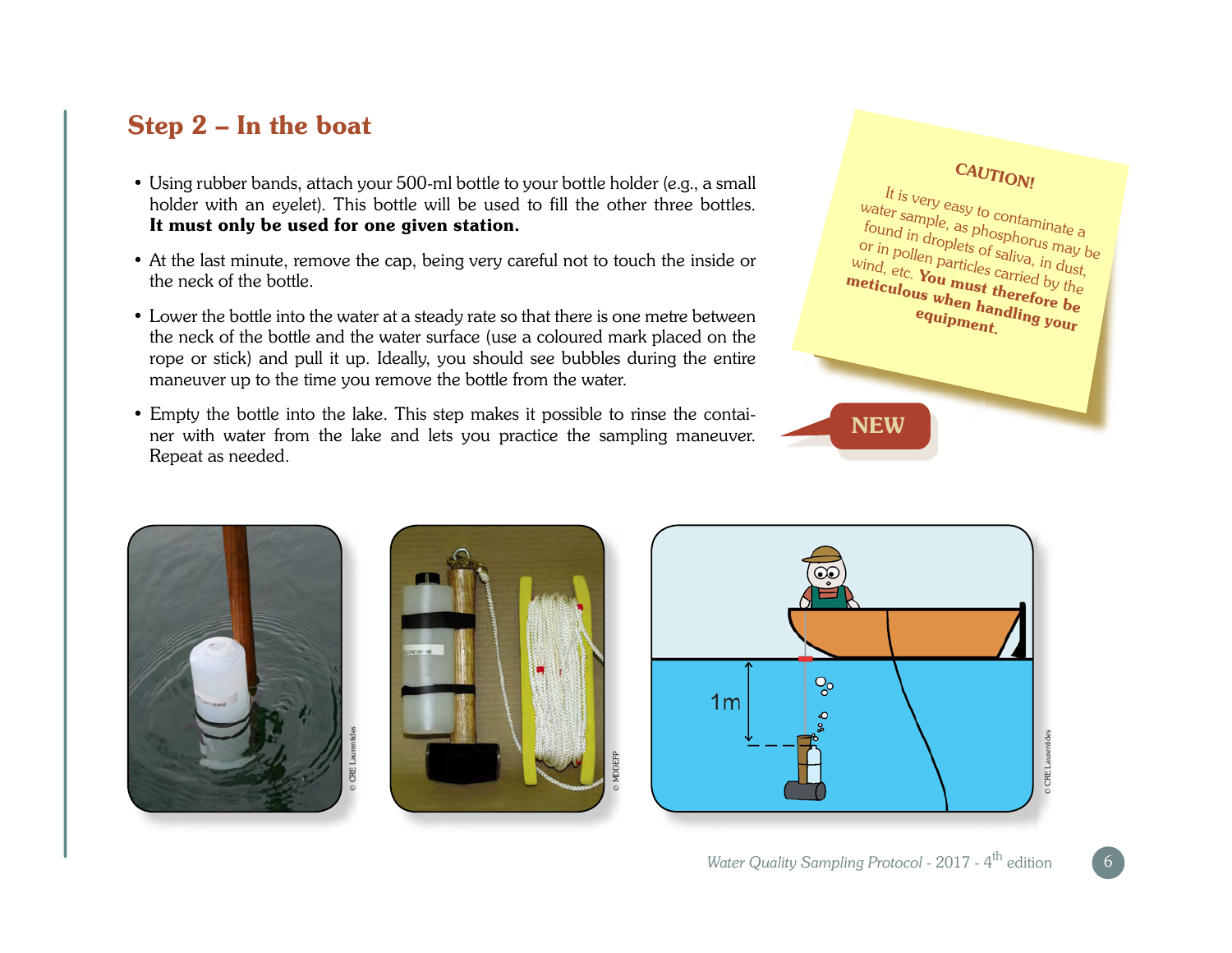- Lower the bottle into the water again to a depth of one metre and proceed with the water sampling.
- Screw on the cap and remove the bottle from the bottle holder.
- Put on the gloves provided in your sampling kit. These gloves must only be used once.
- After shaking the sampling bottle well, fill the small glass bottle labeled "P-T-LAC" up to the 50-ml mark and screw on the cap. Put this bottle back in its paper bubble wrap pouch to protect it and avoid breakage during shipment.
- Then fill the white bottle with the C.O.D. (DOC) label up to the shoulder. It must not overflow, as this bottle contains a few drops of acid.





The bottle used for phosphorous analysis is made of glass, with a 50-millilitre fill line. No preservation agent is used in this bottle.

#### PLEASE NOTE

You can recycle the empty 500-ml bottle that was used for sampling, as you do not have to return it to us.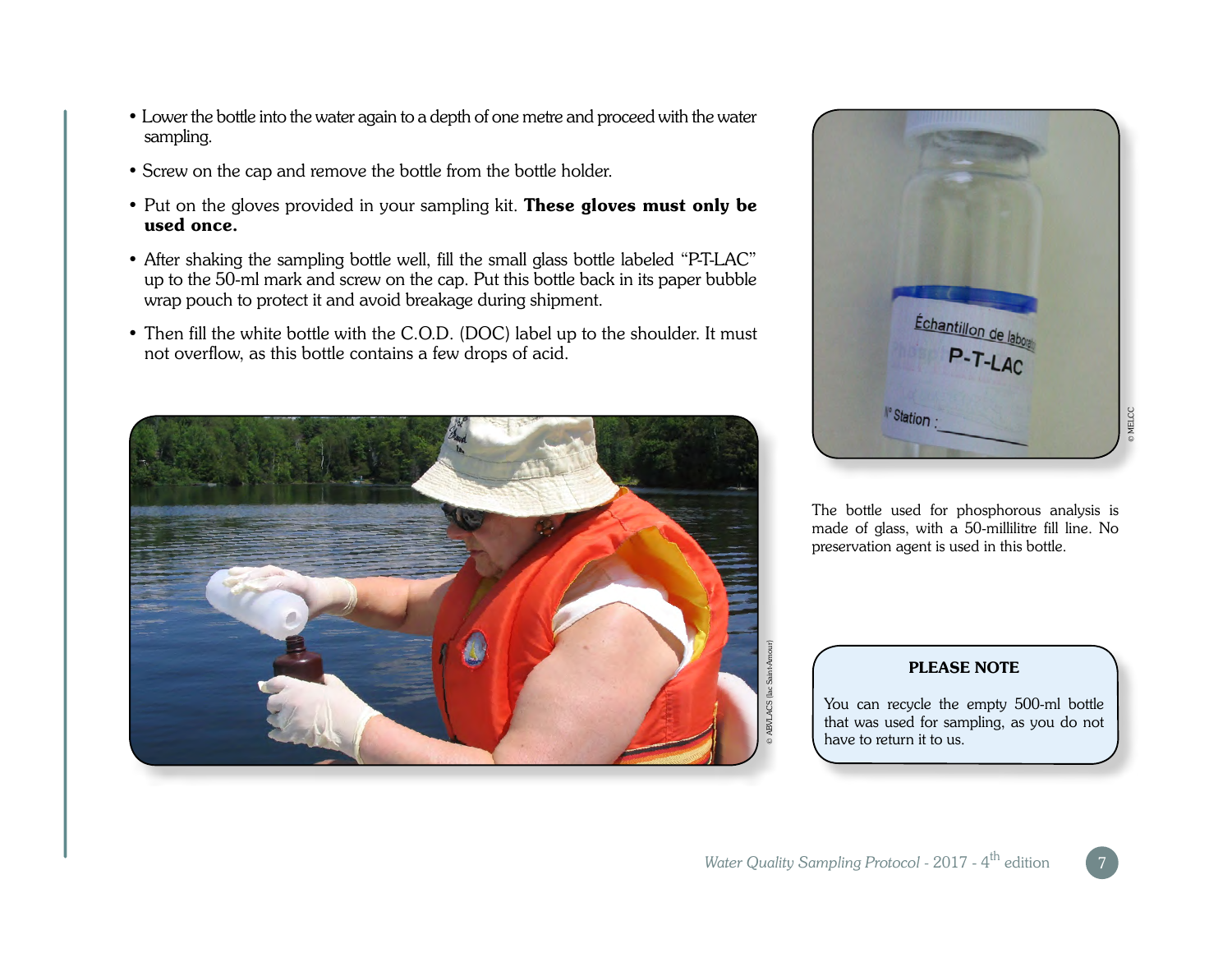- Finally, fill the brown bottle up to the shoulder, and screw on the cap.
- Place your water samples in the cooler with the ice packs while waiting to put them in the refrigerator.
- Before leaving the station, take a measurement of the water's transparency using the Secchi disk, following the instructions for the appropriate protocol. Write down this measurement, as well as the date and the time on the sheet used to record your readings.



#### How are additional bagged bottles to be handled?

Some of you will have extra bottles in a paper bubble wrap pouch in your kit. These bottles are part of our quality-control program that includes "field blanks". This allows for verifying whether shipping, bottles handling, or the environment in which the sampling is done contaminates the water samples with phosphorus. The procedure is explained on the label put on the bag containing these bottles.



#### The field blank

The field blank is done at the end of your sampling, in the boat, at the precise location where you took your water samples and **after having put** on a new pair of gloves. It is made up of two bottles.

Bottle A is filled with ultra-pure water. Simply empty it into bottle B, and screw the cap on tightly. These two bottles must be put back in the original pouch and returned in the cooler to our laboratory at the same time as the water samples. *a Maximum Cooler to our laboratory at the s* time as the water samples.<br>
Water Quality Sampling Protocol - 2017 - 4<sup>th</sup> edition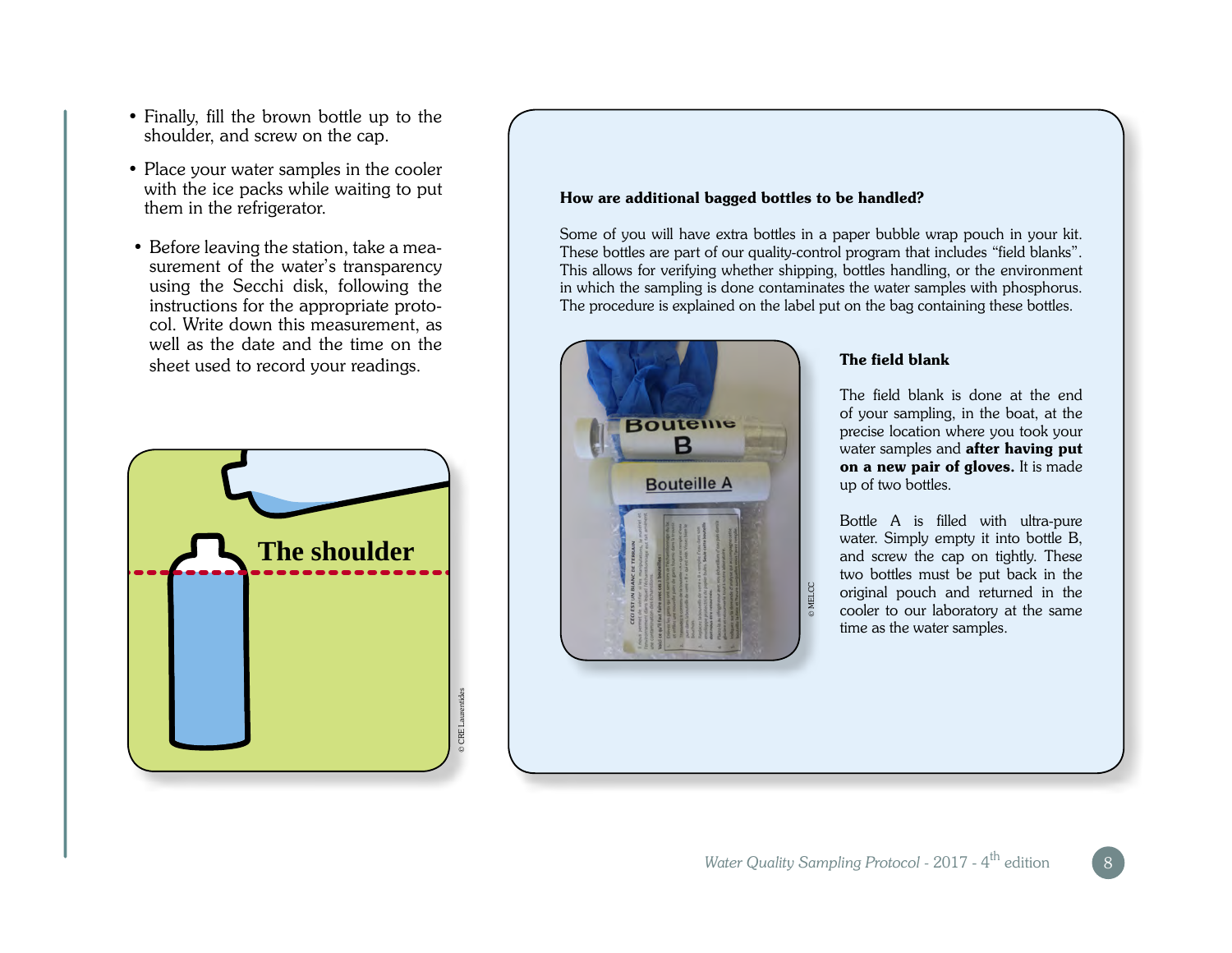### Step 3 – Back at home

- Place your water samples in the refrigerator as soon as possible so that they have time to chill before Dicom has them in their care (for at least four hours).
- Put the ice packs back in the freezer.
- Fill in the "Sampling date" and "Time of Sampling" sections on the *Analysis Request* form.
- Fill out the "Sender" section on the Dicom shipping label (waybill).
- At the time of shipping:
	- º Place the two frozen ice packs and your water samples in the cooler;
	- º Attach the completed *Analysis Request* form that you have placed in a watertight Ziploc bag to protect it from humidity;
	- º Before sealing the cooler tightly, make sure you have complied with the shipping requirements by referring to the checklist attached to the lid;
	- º Attach the completed Dicom shipping label to the cooler's lid.
- A few days after receiving your water samples, the lab will return the cooler and ice packs to you for your next sampling.



It is very important to attach the Analysis Request form to your water samples. The lab uses it to verify the 48-hour conservation period and ascertain the provenance of the samples and the analyses to be performed. Bottles received without analysis requests may be rejected.

For further information, contact us at one of the following numbers:

- For call in the Québec region: 418 521-3987
- For long-distance calls: 1 877-RSV-LACS (1 877 778-5227)

You can also contact us by email at the following address: [rsvl@environnement.](mailto:rsvl@environnement.gouv.qc.ca) [gouv.qc.ca](mailto:rsvl@environnement.gouv.qc.ca) or the RELAIS platform.